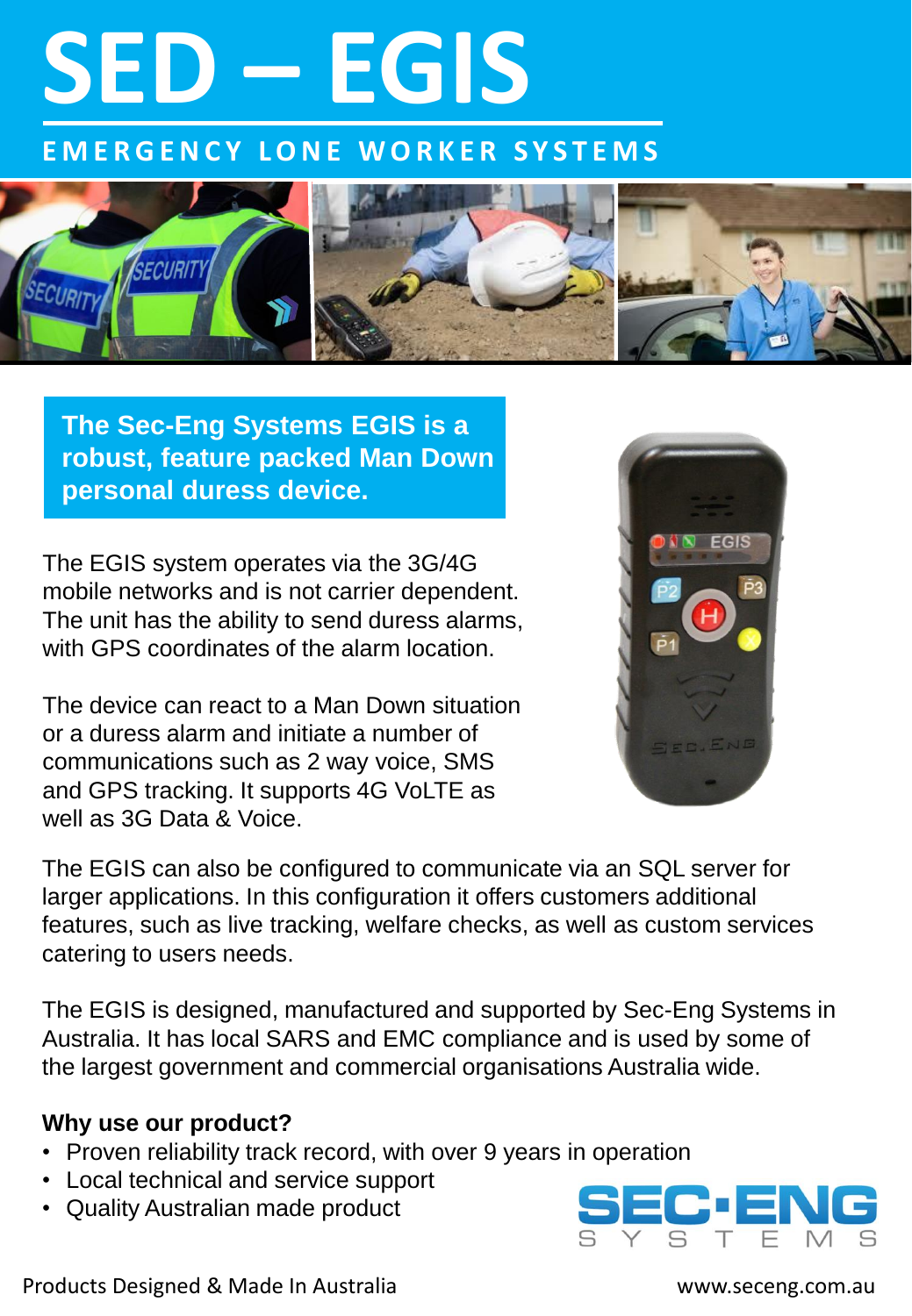# **EGIS**



### **Amazon secure cloud server**

A dedicated user M3 SQL server with redundancy path. Remote access is via a secure Windows Remote Desktop Protocol (RDP) connection. 2 user logins as standard (A nominated administrator with 2 users, requires username and password access). 128-bit RDP encryption, using the RC4 encryption algorithm, as of version 6. Amazon is a reliable secure modern offsite server facility, that is used by large corporate and semi government departments in Australia and around the world.

# **Dedicated Secure Server Platforms**

At Sec-Eng Systems we understand that some clients require secure non public server access, this can be achieved with our product upon request. We do not share servers with multiple clients. You will have your own private server.

### **Pegasus Tracking Software**

The server software is 100% Australian designed and developed using an SQL database with user and password access. The software has the ability to monitor up to 2000 assets depending on the server type supplied. The database is a multi thread SQL design with full graphical capabilities to configure, monitor and track assets.

# **Communication between the EGIS devices and the Server Platform**

All communication between the tracking devices and the server is done via 2G/3G/4G using a secure network encryption. The message system has full Ack/Nak message control. APN and sim card mode of operation can be configurable depending on the clients requirements. Dedicated port control is required by the Pegasus server software for authentication of messaging.

# **External Monitoring**

The Pegasus software, via AWS, has the ability to send alarm information across different communication paths, such as email, HTTP and serial interface (SIIP) into most monitoring platforms.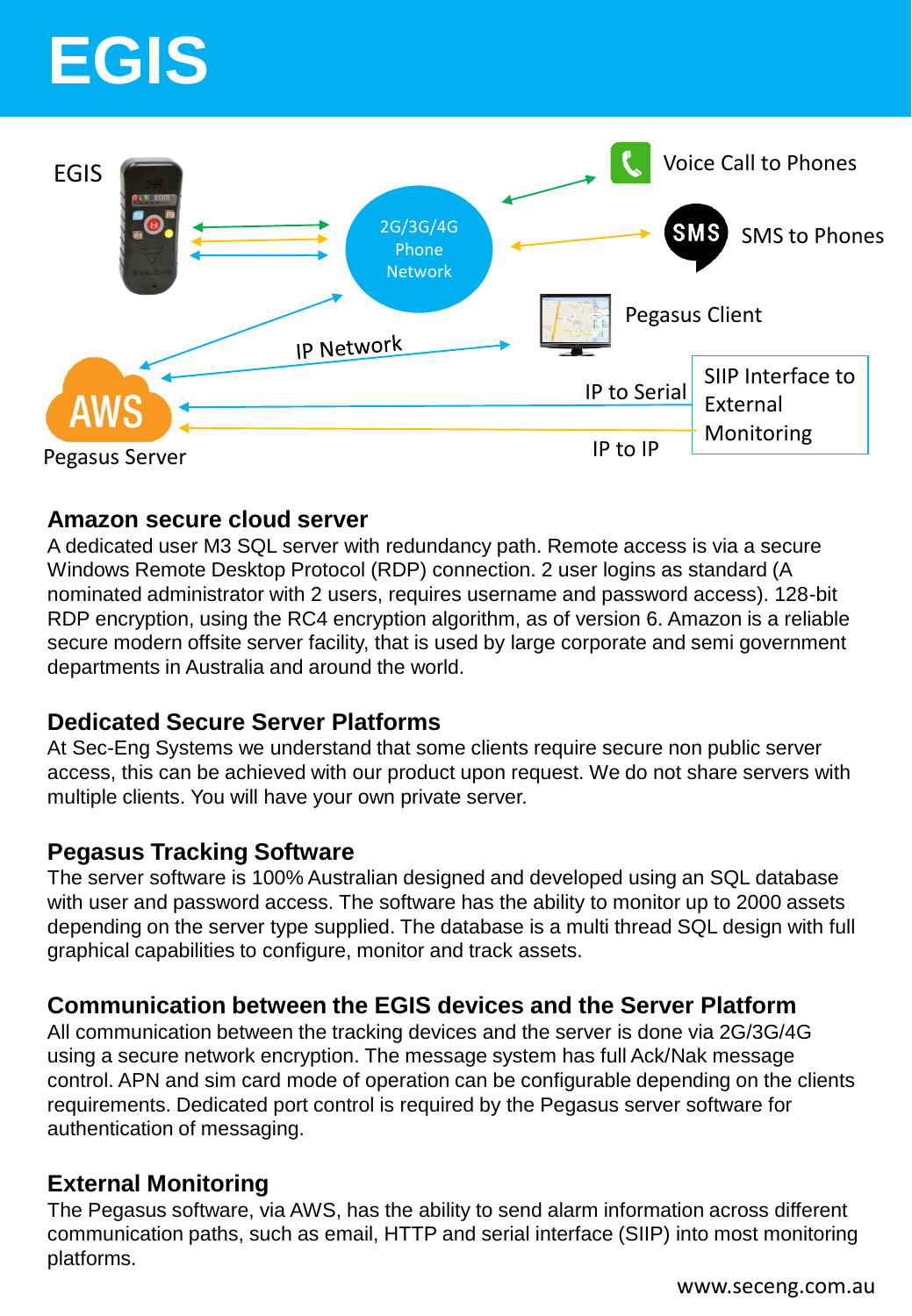# **EGIS**

# **TECHNICAL DETAILS**

**Plastic Design:** Reinforced Polycarbonate Glass Nylon IP64 (rated) with sacrificial belt clip design.

**Front Buttons:** Silicon underlay IP65 (rated), with 4 x PCB tactile switches (1 x SOS, 3 x programmable, 1 x cancel)

**Front LED Display:** Various LEDs indicate the status information. Mode indication (4G/GPS/Battery) Level indication for 4G signal, GPS signal and Battery level.

**Battery Type**: SBP (Small Battery) 3.7v 2350mA Li-Ion rated at 1000 cycles. Battery run time: 3G with 5min polling = 30hrs / 4G with 5min polling = 24hrs Battery protection: Built-in over voltage & short circuit protection.

**Battery Type:** LBP (Large Battery) 3.7V 6700mA Li-Lon rated at 1000 cycles. Battery run time: 3G with 5 min polling = 50 hrs  $/$  4G with 5 min polling = 50 hrs Battery protection: Built-in over voltage & short circuit protection system.



**Egis Charger design**: Built-in voltage and current control, sensing and over protection circuit.

**Egis Audio**: Sealed speaker design. Power level @150mW (adjustable level control) Freq 20Hz to 20,000Hz

**Egis Microphone**: Dynamic noise cancelling design (adjustable level control)

**Egis Movement and Tilt Sensor**: 3 Axis digital adjustable accelerometer

**Egis Haptic User Feed Back:** 3.3V Vibration motor

www.seceng.com.au